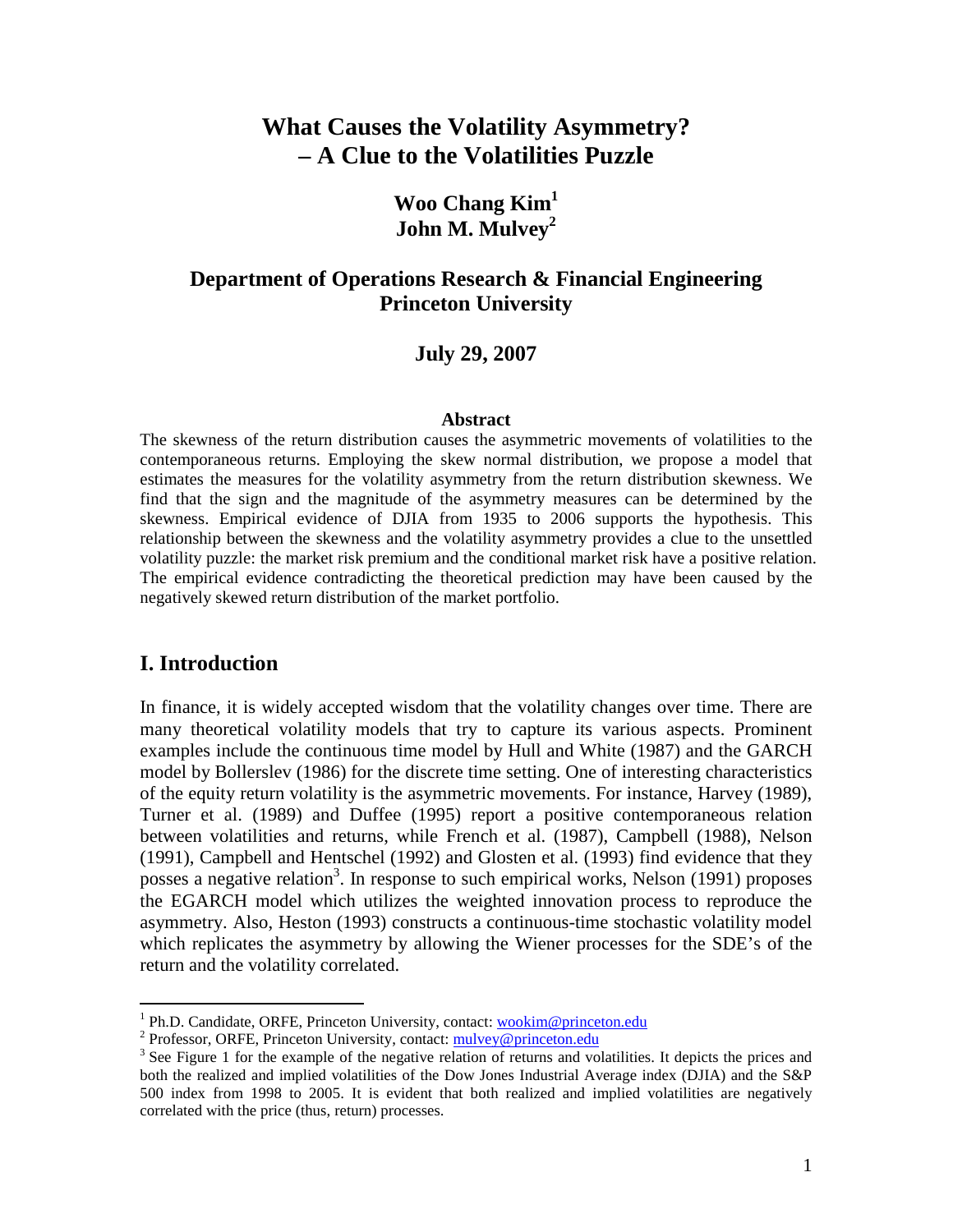**Figure 1 Price, Realized Volatility and Implied Volatility of DJIA (Left) and SP500 (Right)** 



Efforts regarding the relationship between the contemporaneous returns and the realized conditional volatilities, which is often called the volatility feedback effect, have been mainly focused on identifying and calibrating proper stochastic volatility models. For instance, Scruggs (1998) employs a conditional two-factor ICAPM model which includes the long-term government bond returns as the second factor, under the assumption that the volatility process follows the EGARCH model. Bollerslev and Zhou (2006) explain the relationship with the Heston Model. Also, Smith (2006) proposes a modified stochastic volatility model that includes the volatility feedback effect as its stylized feature. However, in spite of the immense attention from both academics and practitioners, no conclusive explanation on what causes such an asymmetry of the volatility movement with respect to the contemporaneous returns has yet been made.

The main contribution of this paper is to identify the fundamental aspect of the asymmetric volatility movements. We advocate that the source of the asymmetric volatility movements is the skewness of the return distribution. Evidence of the skewed return distribution in the equity market has been reported repeatedly (Singleton and Wingender (1986), Harvey and Siddique (1999, 2000), Brannas and Nordman (2003), Rydberg and Shephard (2003) and Cappuccioa et al. (2006)). We find that the skewness of the return distribution determines the sign and the magnitude of the return-volatility relationship: when the return distribution is positively (negatively) skewed, the correlation between the realized volatilities and the returns are positive (negative). Furthermore, the magnitude of the asymmetry increases as the absolute value of the skewness increases. By adopting the skew normal distribution discussed in Azzalini and Dalla Valle (1996), a model that explicitly yields the asymmetry from the skewness of the underlying return distribution is proposed. Also, an empirical analysis for the model is conducted on the daily return data of DJIA from 1935 to 2006.

This framework provides a clue to one of the long unsettled puzzles: the market returns and the contemporaneous volatilities relation. Many theoretical asset pricing models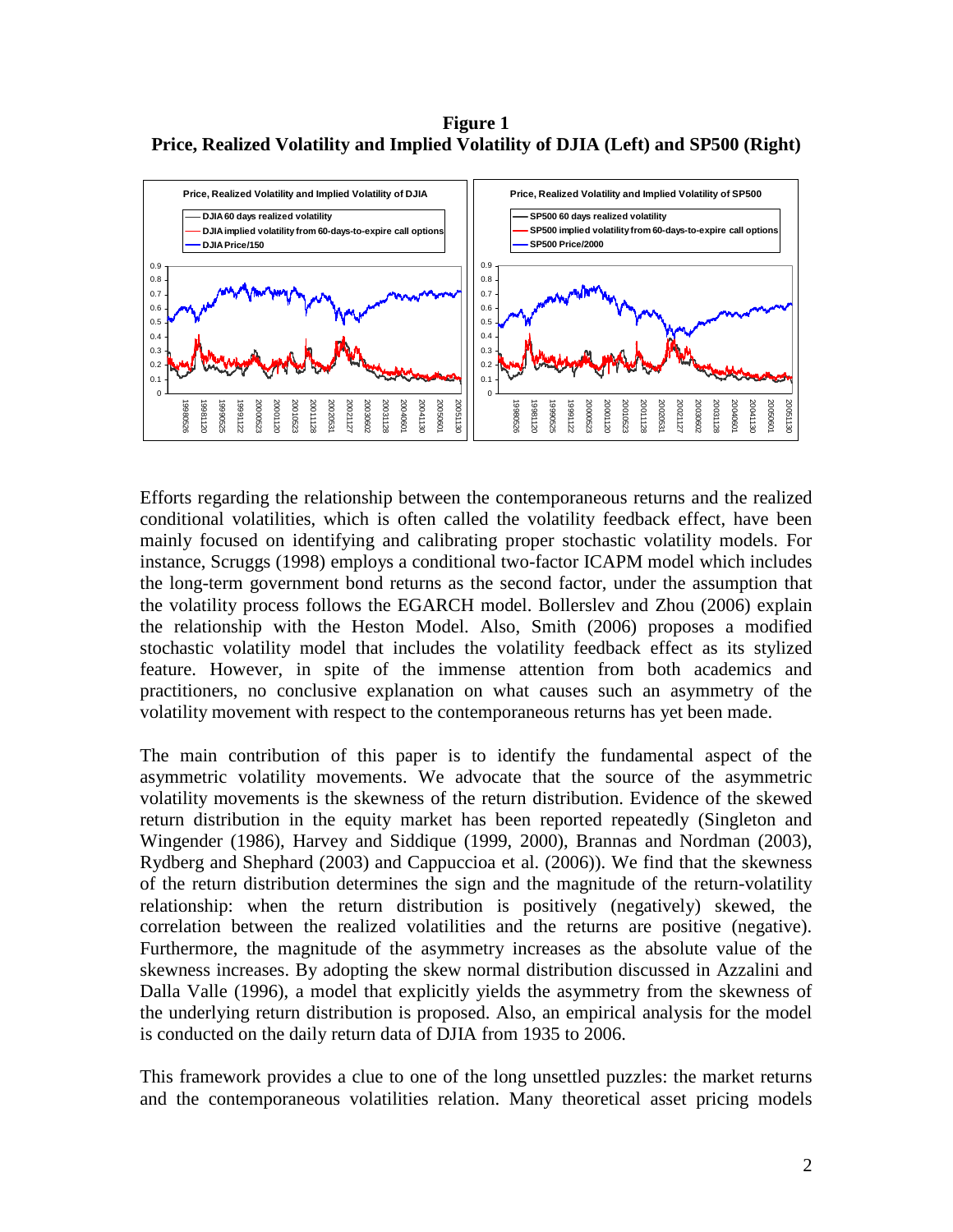advocate a positive contemporaneous return-risk relation of the market portfolio. For instance, under the assumption of the single factor capital asset pricing model (CAPM), Merton (1980) and Pindyck (1984) have argued that the risk premium of the market portfolio has a positive linear relation with the market risk, which is measured by the market variance. However, as mentioned previously, the relationship between the market returns and the volatilities is insignificant or even significantly negative (French et al. (1987), Campbell (1988), Nelson and Glosten et al. (1993)). We claim that the opposing empirical results to the theoretical framework might have been caused by the skewness of the return distribution: Since the measure of the market risk, the variance is an intrinsic value, it cannot be directly measured. The conventional measure of the realized variances is in fact conditioned on the realized returns. Thus, when the return distribution is negatively skewed, the negative variance-return relation may be observed, even if the true risk has a positive relation to the return.

The remainder of the paper is organized as follows. The following section explains the relationship of the skewness to the volatility asymmetry. Section III provides the results from the empirical test. Section IV discusses the market volatility puzzle in the context of the skewed return distribution. Section V concludes the paper.

## **II. Asymmetries in the Volatility Movements and the Skewness of the Return Distribution**

In many articles, the asymmetric movements of volatilities  $(\sigma_t)$  to the contemporaneous returns  $(r<sub>t</sub>)$  are measured by the correlation between the return and the volatility (corr(  $r_t$ ,  $\sigma_t$ )) or the slope from the simple regression ( $\beta$  in  $\sigma_t = \alpha + \beta \cdot r_t$ ). By convention, we call the correlation and the slope the asymmetry correlation (AC) and the asymmetry slope (AS), respectably.

Asymmetry Correlation (AC) = corr( $r_t$ , $\sigma_t$ ) Asymmetry Slope (AS) =  $\beta$  from the simple regression equation  $\sigma_t = \alpha + \beta \cdot r_t$ 

The direction of the asymmetry is determined by the sign of AC and AS, and the magnitude is measured by their absolute values: when the sign is positive, the return and the volatility have a positive relation, and their relation is considered to be strong if the magnitude is large.

In order to have some intuition, let's consider simple examples that illustrate how the skewness of the return distribution affects the relationship between the volatilities and the contemporaneous returns. First, suppose a random variable *X* has a symmetric distribution as illustrated on the left of Figure 2. By the symmetry, it is obvious that the variance conditioned on the left half of the distribution,  $Var[X|X \le E(X)]$  is the same as the one conditioned on the right tail,  $Var[X | X > E(X)]$ . Interpreting the random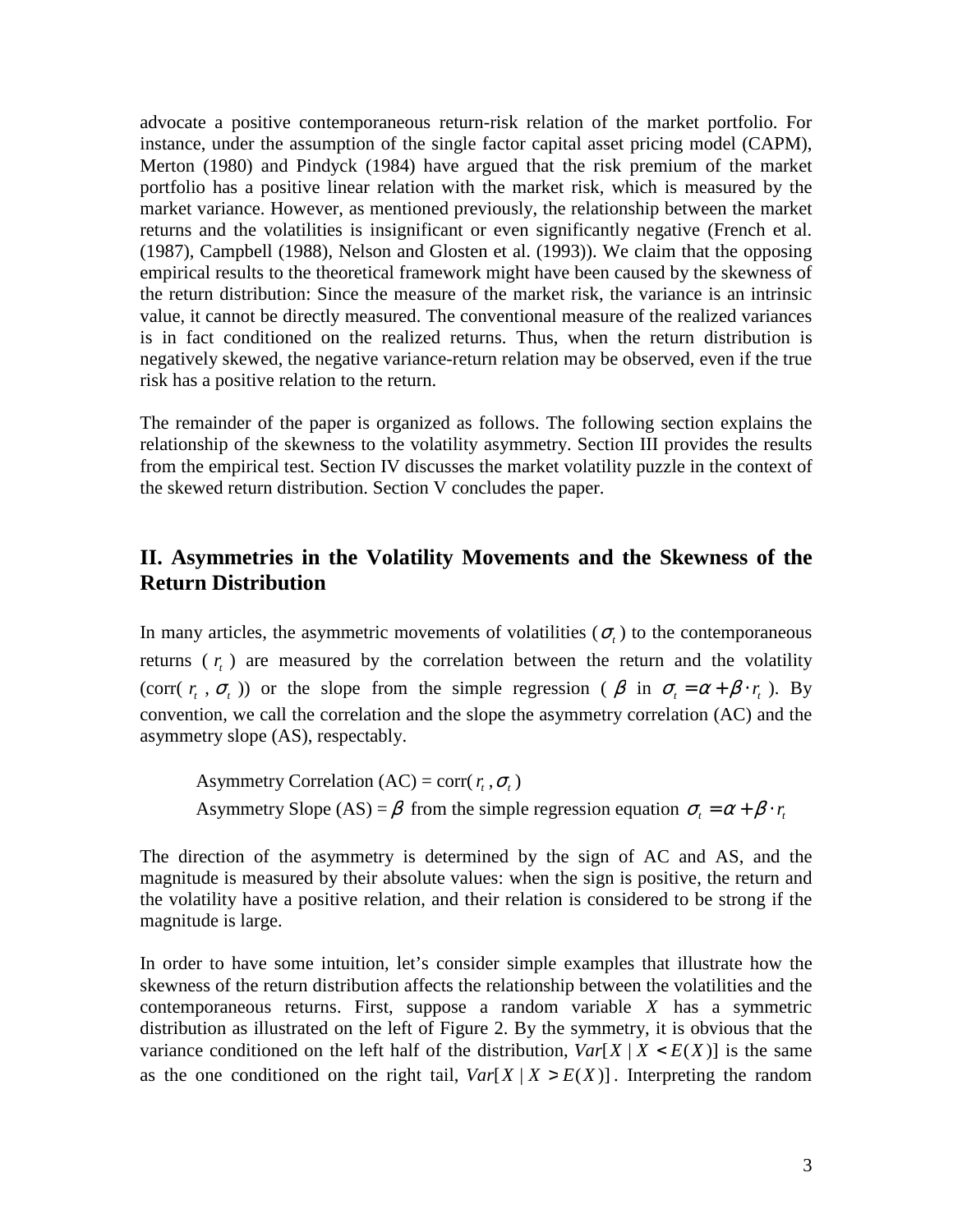variable *X* as the random return, the equality of the conditional variances implies that the upside volatility is equivalent to the downside one.

On the other hand, when the distribution is skewed, the equivalence of the volatilities conditioned on the left and the right tail disappears. To see this, consider another random variable *Y* , whose distribution is negatively skewed as illustrated on the right of Figure 2. Since the negative skewness means that the left tail is longer than the right, it is easy to see that the variance conditioned on the downside movements,  $Var[Y | Y < E(Y)]$  is larger than the upside conditional variance  $Var[Y | Y > E(Y)]$ . Therefore, if the return distribution is negatively skewed, the volatilities measured during the periods of the stock price dropping are more likely to be higher than the ones during the upturns. Also, it is evident that the relationship between returns and volatilities would be reversed if the distribution is positively skewed.

**Figure 2 Simple Illustrations of the Effects of the Return Distribution Skewness to the Conditional Variances** 



Although the illustration above provides an intuitive example for the effect of the skewness, it does not fully reflect the actual mechanism; we are interested in the connections between the volatility ( $\sigma$ <sub>*t*</sub>) and the *contemporary* return ( $r$ <sub>*t*</sub>), not the volatility conditioned on the specific state of the underlying return. The main difficulty of modeling the real situation is that the volatility is not directly observable. Since the volatility is an intrinsic value, it only can be measured via directly observable data such as the returns and the prices of the derivatives. For instance, the implied volatility is estimated from the option prices, by inverting the Black-Scholes option pricing formula. Alternatively, one can employ the realized volatility. For a given return, it is obtained by calculating the sample standard deviation of the intra-returns. For example, the realized volatility of the monthly return in July of 2007 is the standard deviation of the daily returns *within* the month. If the high frequency data is available, one can acquire the value from the minute-by-minute data, or even from the tick-by-tick data. In other words, the realized volatility for a given period is the sample standard deviation of the observations within the time frame. So, we can formalize the circumstance with the following terms. For simplicity, we assume the unit time length is 1. Then, the return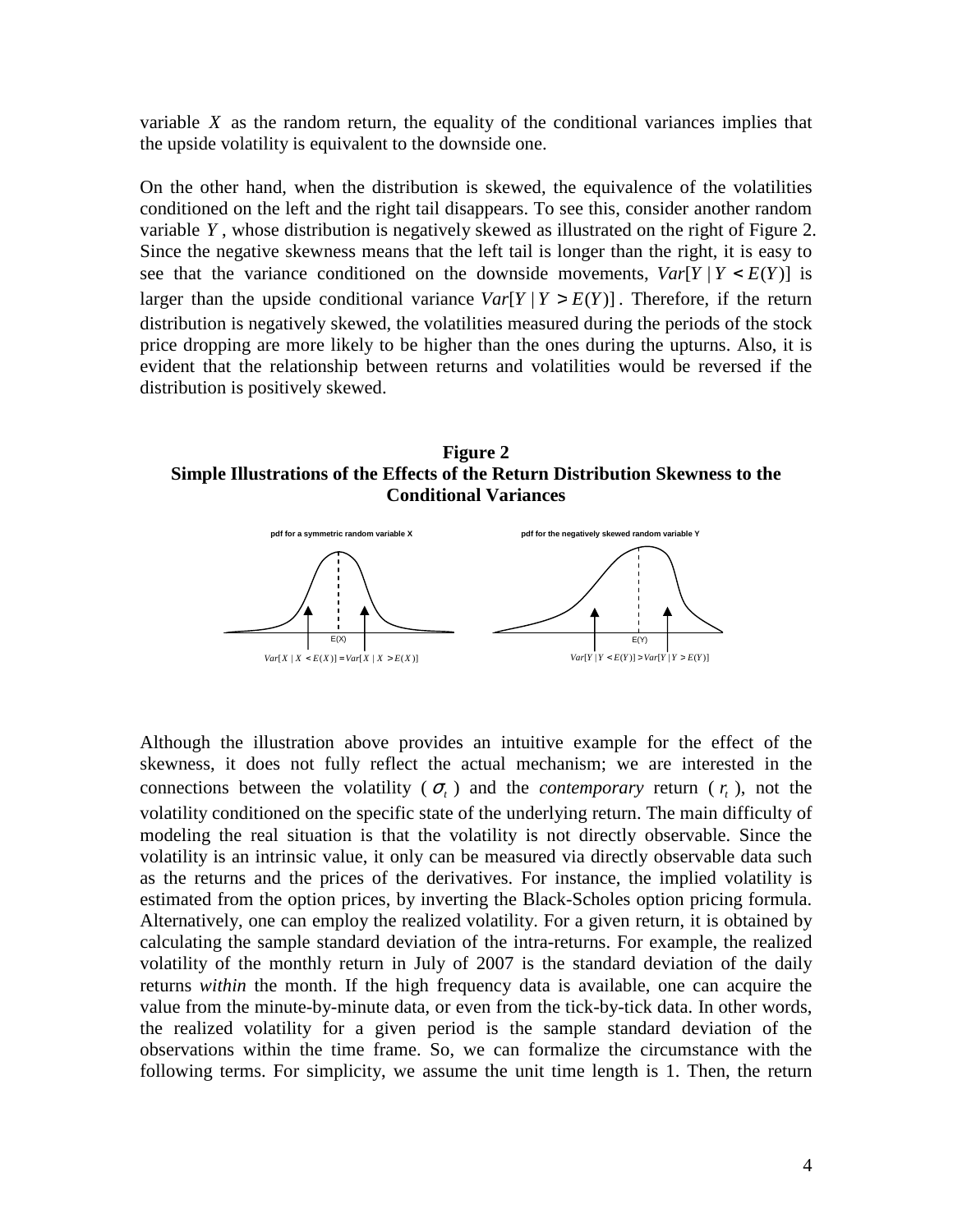during the *t*-th interval  $(r_t)$  is the sum of *n* returns  $(r_{t,1}, r_{t,2}, \ldots, r_{t,n})$ , which represent the returns for the *n* evenly divided sub-intervals of the *t*-th interval. That is,

$$
r_{t} = \sum_{i=1}^{n} r_{t,i} \text{ for } t \in \{1, 2, ..., T\}, \text{ where}
$$
  
\n
$$
r_{t} = \ln[P_{t}/P_{t-1}],
$$
  
\n
$$
r_{t,i} = \ln[P_{t+i/n} / P_{t+(i-1)/n}] \text{ and}
$$
  
\n
$$
P_{s} \text{ is the stock price observed at } s \in \{0, 1, 2, ... T\}.
$$

Then, the corresponding volatility

$$
\sigma_{t} = \tilde{\sigma}(r_{t,1}, r_{t,2}, \dots, r_{t,n})
$$
 for  $t \in \{1, 2, \dots, T\}$ , where  $\tilde{\sigma}(\cdot)$  is the sample standard deviation operator.

Therefore,

AC = the sample correlation of the pair { $r_t$ ,  $\sigma_t$ } for  $t \in \{1, 2, ..., T\}$ , AS =  $\beta$  from the linear regression equation  $\sigma_t = \alpha + \beta \cdot r_t + \varepsilon_t$  for  $t \in \{1, 2, ..., T\}$ .

Next, we introduce the skew normal (SN) random variable (Azzalini and Dalla Valle (1996), Azzalini and Capitanio (1999)) to model the stock returns with a skewed distribution. A random variable  $X \sim SN(\alpha)$ , if

 $f_x(x; \alpha) = 2\phi(x)\Phi(\alpha x)$  for  $\forall x \in R$ , where  $\phi(x), \Phi(x)$  are the pdf and the cdf of  $N(0,1)$ , and  $\alpha \in R$  is the shape parameter.

The shape parameter  $\alpha$  determines the skewness of the distribution. Figure 3 illustrates the SN density functions for three different values of  $\alpha$ .



**Figure 3 Densities of the SN distribution (** $\alpha = 5$ **, 0 and -5)**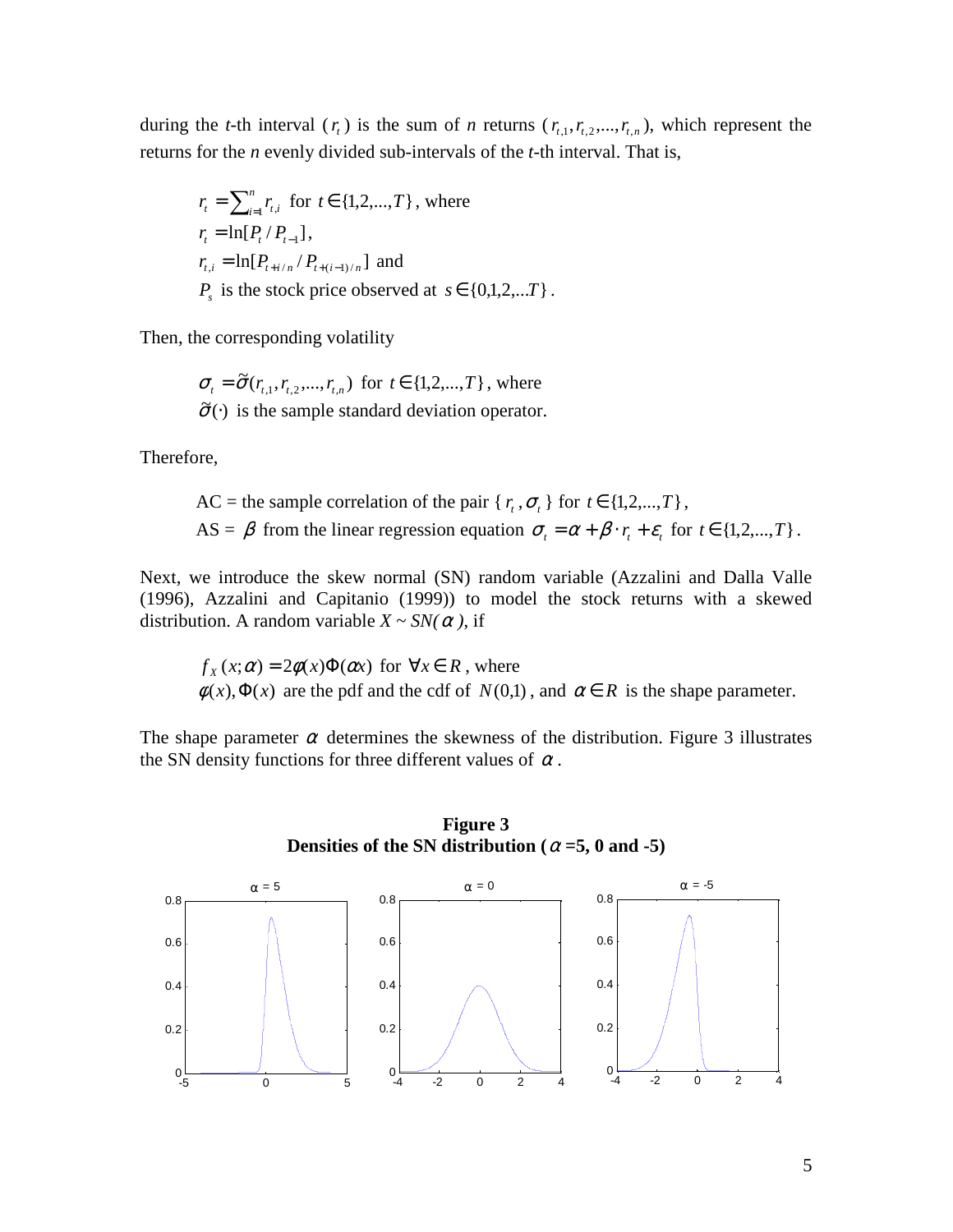The followings are the properties of the skew normal distribution that will be exploited in the model.

- a. The skewness of the distribution increases as the shape parameter  $(\alpha)$  increases. Especially, when  $\alpha = 0$ , the distribution becomes standard normal.
- b.  $E(X) = \sqrt{2/\pi d}$ ,  $Var(X) = 1 2d^2/\pi$  and  $\gamma_1 = (4 \pi)E(X)^3/2Var(X)^{3/2}$ , where  $\gamma_1$  is the skewness factor and  $d = \alpha / \sqrt{1 + \alpha^2}$ .
- c. The linear transform  $Y = m + wX$  is a skew normal random variable, and denoted by  $Y \sim SN(m, w^2, \alpha)$ .
- d. For *Y* in 3),  $E(Y) = m + wE(X)$ ,  $Var(Y) = w^2Var(X)$ , and the skewness is  $\gamma_1$ .
- e. The sum of the skew normal random variables is again skew normal.
- f.  $\gamma_1 \in (-0.995, 0.995)$ .

To reveal the relationship between the volatility asymmetry and the skewness, we conduct simulations based on the skewed normal distribution, instead of deriving analytic solutions for AC and AS. The idea is as follows: 1) first, generate a set of sample returns from the SN distributions with various skewness levels, 2) then, evaluate the asymmetry measures from the samples. We make an assumption that the returns are i.i.d. skew normal for the simplicity of the tests. The simulation procedures can be summarized as follows.

- 1) For a given skewness level  $(\gamma_1)$ , calculate  $\alpha$ .
- 2) Since the mean and the variance of the basic skew normal distribution  $(SN(\alpha))$ changes as  $\alpha$  changes (property b), compute the location  $(m)$  and the scale parameter (*w*) so that the linear transformation via *m* and *w* ( $Y=m+wX$ ), which follows  $SN(m, w, \alpha)$ , will have the unconditional mean 0 and the unconditional standard deviation 1. i.e.  $E(Y)=0$  and  $Var(Y)=1$ . Note that when the skewness is set to 0, *Y* becomes the standard normal distribution (*N*(*0,1*)).
- 3) Construct *T* i.i.d. *n-by-1* vectors, whose entries are i.i.d  $SN(m, w, \alpha)$ . *T* is the total number of intervals and *n* is the number of sub-intervals within an interval. We choose 1,000 and 10,000 for *n* and *T*, respectably. Here, each entry of every n-by-1 vector  $(r_{t,1}, r_{t,2},..., r_{t,n})^T$  represents the return for a sub-interval. The sum of all entries of the *t*-th vector represents the return for the *t*-th interval. Namely,  $=\sum_{i=1}^n$  $r_t = \sum_{i=1}^n r_{t,i}$  for  $t \in \{1, 2, ..., T\}$ . By the property e,  $r_t$  is skew normal, too.
- 4) Evaluate the contemporaneous realized volatility at the *t*-th interval with the sample standard deviation of {  $r_{t,1}$ ,  $r_{t,2}$ , ...,  $r_{t,n}$ }. That is,  $\sigma_t = \tilde{\sigma}(r_{t,1}, r_{t,2}, \dots, r_{t,n})$  for  $t \in \{1, 2, ..., T\}$ .
- 5) Estimate AC and AS from  $r_t$  and  $\sigma_t$  obtained from 3) and 4).
- 6) Repeat  $1 \geq 5$  for various skewness levels.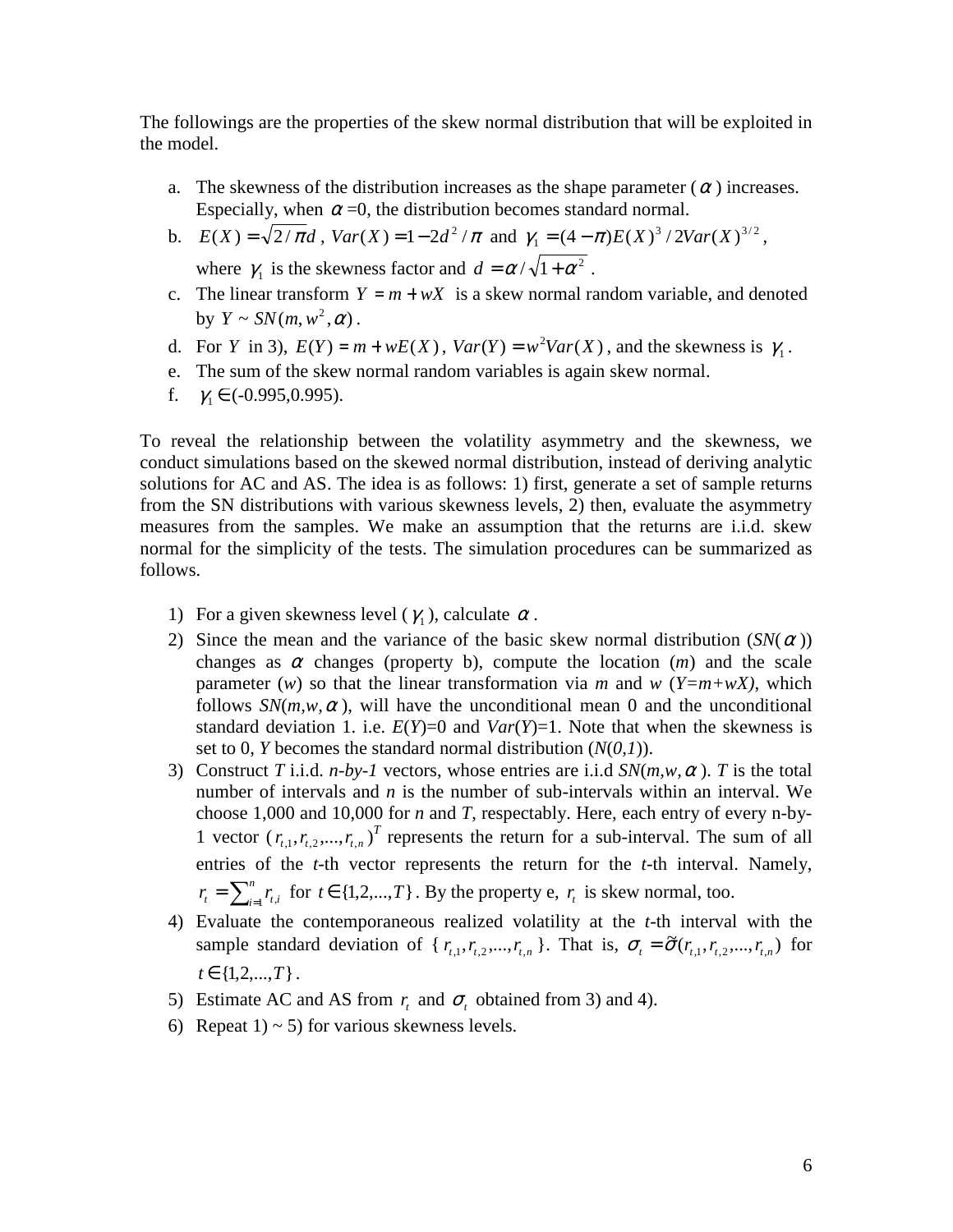**Figure 4 Simulation Results (** $\gamma_1$  **=-0.995 (left), 0 (center) and .995 (right))** 



Figure 4 illustrates the results from the simulation for  $\gamma_1 = -0.995$ , 0 and 0.995. As we expected, both AC and AS for the symmetric case ( $\gamma_1$ =0) are 0. However, when the return distribution is negatively skewed ( $\gamma_1$  =-0.995), the test yields AC = -0.59 and AS = -0.5. Also, from the simulation where the samples are drawn from the positively skewed distribution ( $\gamma_1$  =0.995), the asymmetry measures have the same magnitudes as the negatively skewed ones with different signs (AC=0.6 and AS=0.5). Furthermore, from Figure 5, which depicts the values of AC and AS from the tests with eleven skewness levels, it is found that the asymmetry measures are proportionate to the skewness and their relationship is almost linear.

The implication is now evident: since the volatilities can be only estimated via observed returns, and since the observations are random, the realized volatilities should appear to be random, *even when the unconditional volatility is constant*. Furthermore, since the skewness of the return distribution drives the differences in the frequencies between the left and the right tail events, it causes the volatility asymmetry. The sign of the asymmetry is the same as the sign of the skewness and its magnitude is proportionate the scale of the skewness.



**Figure 5 Values of AC and AS from the Simulation**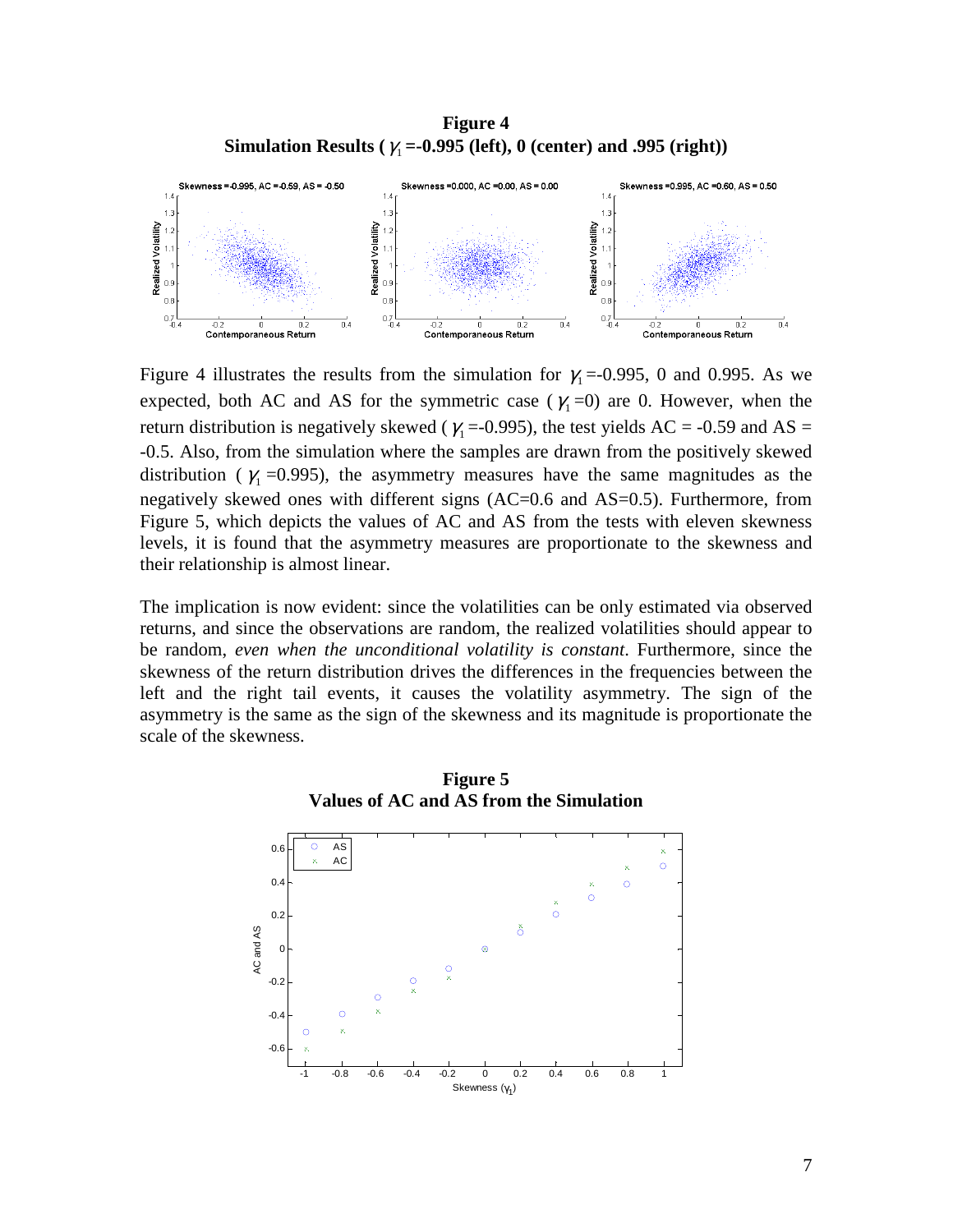# **III. Volatility Asymmetries and Return Distribution Skewness: Evidence from DJIA**

As illustrated in Figure 6, which depicts the sample paths of prices and volatilities generated from the skew normal distributions, the volatility asymmetry is caused by the skewness of the return distribution. In this section, we apply the model proposed in the previous section to the daily data of Dow Jones Industrial Average Index (DJIA) from 1935 to 2006.

For the empirical test, the seventy-two years long sample period is divided into thirty-six two-year long sub-periods and the asymmetry measures (AC and AS) are estimated from both the historical data and the model for each sub-period. The following describes the detailed test procedure.

- 1) For each two-year long sub-period, estimate the unconditional mean, the unconditional volatility and the skewness from the historical daily returns of DJIA.
- 2) Calculate the asymmetry measures (AC and AS) by comparing the monthly returns and the monthly volatilities ( $n = 20$ ): the monthly return is the sum of 20 daily log-returns and the monthly volatility is the sample standard deviation of the daily returns.
- 3) Generate random vectors from a skew normal distribution whose unconditional mean, unconditional volatility and skewness are the same as those from the historical data: each element of the vector, the sum of all elements and the sample standard deviation of all elements of a vector correspond to the daily return, the monthly return and the monthly volatility, respectably.
- 4) From the randomly generated vectors, estimate AC and AS.
- 5) Compare the asymmetry measures from the historical data and the model.

**Figure 6 Sample Paths of Log-Prices and Volatilities Generated from SN Distributions (Left: Skewness = -0.9, Right: Skewness = 0.9)** 

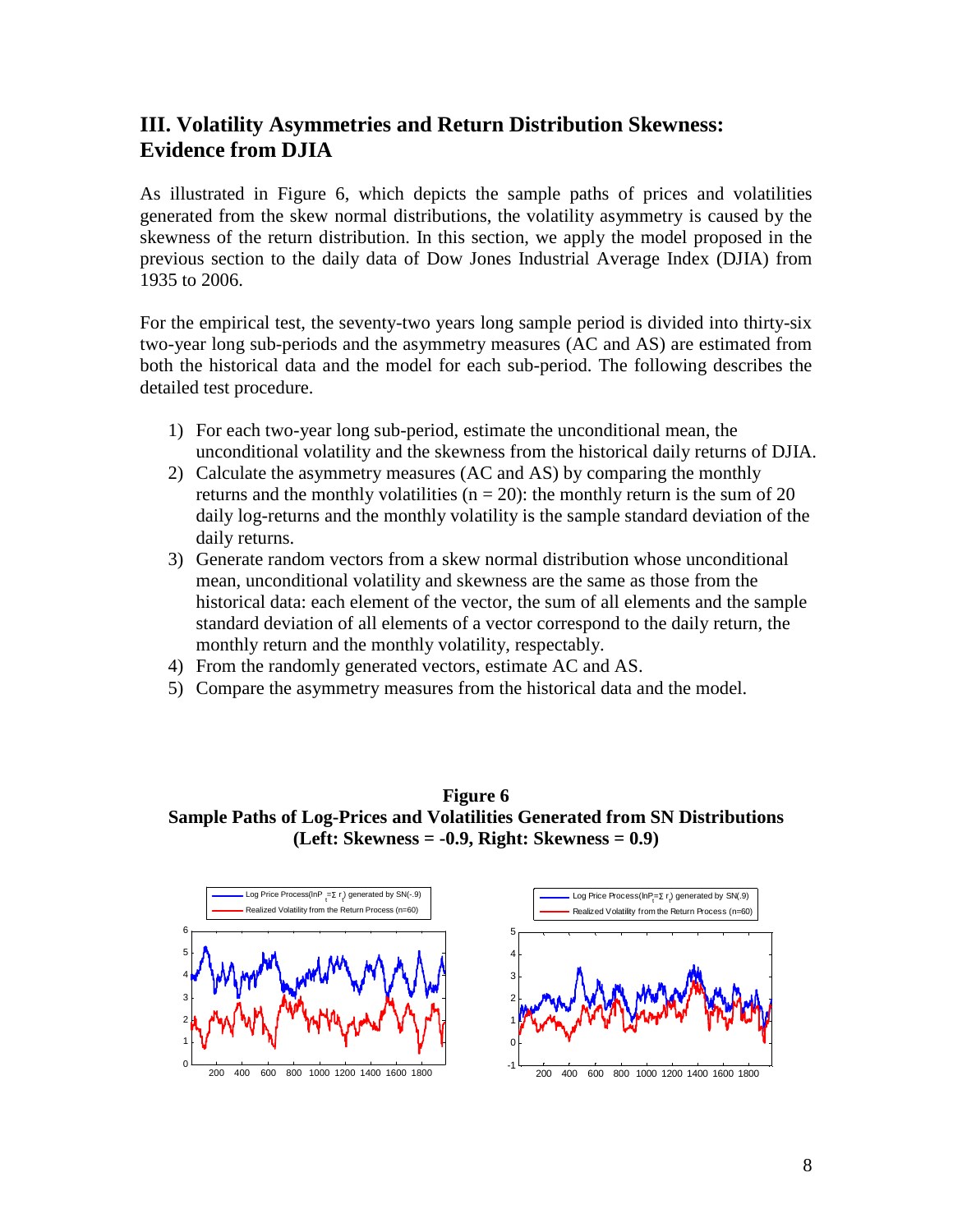#### **Figure 7 Comparisons of Asymmetry Measures from Historical Data and the Model (Left: AC, Right: AS)**



Figure 7 illustrates the test results. The correlations between the theoretical and the empirical asymmetry measures are approximately 0.69, which indicates that the skewness of the return distribution plays a major role in the volatility asymmetry. However, unlike the test for AC, the magnitude of AS from the model and the data are significantly different: AS for the historical data ranges from -1.5 to 1, while the one from the model varies only from -0.6 to 0.4. This can be explained by the difference in the fatness of the tail distribution of the skew normal distribution and the empirical return distribution. It is well known that the distributions of stock returns are leptokurtic: their tails are fatter than that of the normal distribution. But since the tail of the skew normal distribution converges to 0 at the similar rate to the normal distribution ( $exp(-x^2)$ ), the extreme events such as "Black Monday" are not well reflected in the model. Therefore, extreme values are less likely to be drawn from the skew normal distribution, compared to the "real" distribution, so the conditional volatilities should be less that the empirical ones. Although further analysis is required regarding the magnitude of AS, considering that it does not take into account of the stylized features of the stock returns such as the serial dependence of the return series, seasonality and possible changes in the first and the second moments (expected return, unconditional volatility), the empirical tests strongly back up the hypothesis.

We close this section with issues related to estimating the skewness. Just like the volatility, the skewness cannot be observed directly. It is usually estimated from the directly observable data such as the returns, so the estimated skewness depends on the sample. Thus, as we have argued about the volatility, the estimation may not fully reflect the true value, if such a thing exists. For instance, the skewness of the daily log-returns of DJIA from 1933 to  $2006^4$  is -0.974. However, if the return on the day of "Black Monday"  $5$ , October 19<sup>th</sup> 1987, is excluded, the skewness increases to -0.036. But, such an extreme event is very rare, so it may be impossible to estimate the skewness close to the true one, if the length of the sample period is not sufficiently large.

 4 Total number of trading days is 18,583.

<sup>&</sup>lt;sup>5</sup> The log-return of DJIA on this day was -25.6%.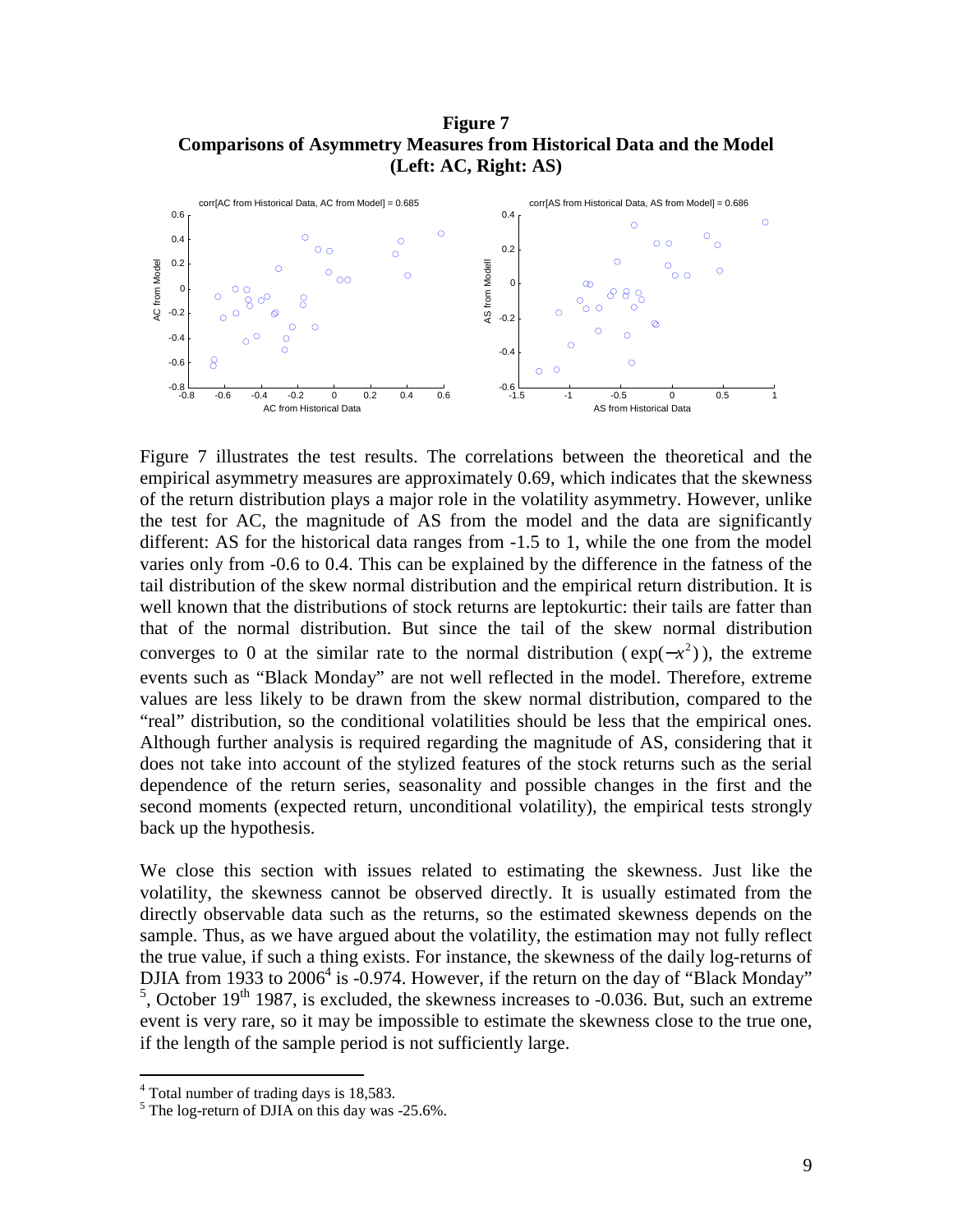**Figure 8 Effects of Changes in the First Moment to the Estimation of the Skewness** 



On the other hand, the dependence of the estimated skewness to the other moments limits the length of the sample period. To see this, consider the following extreme example: for given 2,000 daily returns, the first and the second thousands are generated from different distributions, where two distributions are equally skewed, but their first moments (expected returns) are so far from each other that no interval can have a positive probability for both of the distributions, as illustrated in Figure 8. In this case, the unconditional skewness is 0, although both distributions are negatively skewed. Since there is no clear cut for the changes in the true distribution in real life, it is almost impossible to distinguish the first 1,000 data points from the second, which may lead to biased estimations. Thus, the length of the sample period should not be too long, for it is irrational to assume that the true expected return remains constant over time.

Even worse, the skewness itself may change over time. Similar to the previous case, suppose the first 1,000 daily returns follow a skew normal distribution with the skewness of -0.5, while the second 1,000 are drawn from another skew normal with skewness of 0.5. If the first two moments of the distributions are the same, the unconditional skewness of 2,000 returns would be 0. In reality, it is hard to tell whether the returns follow a symmetric distribution or they are generated from two different distributions.

One of possible ways to decrease the bias regarding issues above is to estimate the skewness from the high frequency data with a relatively short sample length. The high frequency sampling makes it more likely to catch the extreme events, while the short sample period may reduce the possibility of changes in the distribution. Further analysis is required.

## **IV. A Clue to the Volatility Puzzle**

The effect of the skewness to the volatility asymmetry provides an interesting insight to one of the unsolved volatility puzzles: market returns and contemporaneous volatilities relation. Accepting the CAPM is true, the market risk premium and the conditional market risk are predicted to have a positive relation. However, many articles provide evidence that the proxies of the market portfolio posses a negative risk-return relation. For instance, Campbell (1988) finds that the simple linear regression analysis yields a significantly negative risk-return relation for the CRSP value weighted index. Glosten et al. (1993) also find the similar results from the CRSP index.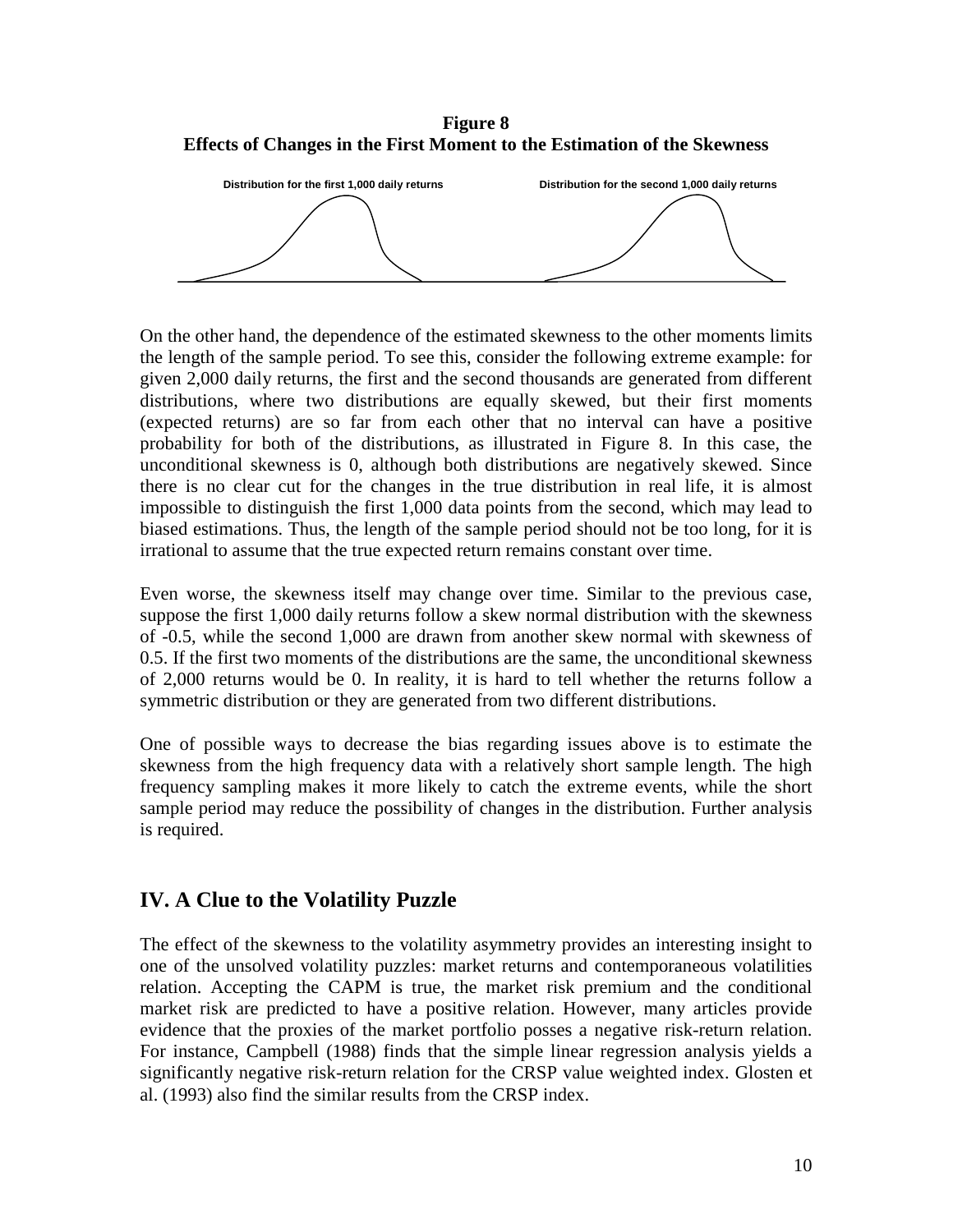The negative relation of the market return and the contemporaneous market volatility may well be caused by the flaws in the theoretical model, but it may be caused by the skewness of the index returns. In most empirical studies, the proxy of the market risk is measured by the variance of excess returns of the market portfolio. However, as we have seen in the previous sections, even when the unconditional volatility is constant over time, the conditional volatilities are negatively correlated with the returns, if the return distribution is negatively skewed. Therefore, if the returns of the market portfolio are negatively skewed, the conventional approaches estimating the volatility process may fail to reflect the true market risk-return relation. Indeed, the daily log-returns of the CRSP equal weighted index for the New York Stock Exchange from 1926 to 2006 yield a skewness of -0.519. Even after excluding the return on "Black Monday", the skewness remains considerably negative with the value of -0.15. With the skewness of -0.519, the estimated AC from the model is -0.34, which indicates that even though the market risk premium is positively correlated with the "true" market risk, the stylized feature of its proxy may have caused the negative relation in the empirical tests. Further evidence regarding the bias due to the definition of the market risk can be found in Harvey (2001) and Ghysels et al. (2005). They show that the relationship between the returns and the volatilities differs by the way to estimate the volatility.

Again, we are advocating neither the theoretical settings for the positive risk-return relation are wrong, nor the volatility is an inappropriate measure for the market risk. Rather, we suspect that the conventional approaches may be misled by the return skewness. In order to overcome this problem, one can compensate the negative relation due to the skewness from the observations over time. Another approach is to construct a new measure for the risk which is free of asymmetry caused by the return distribution skewness. For instance, instead of employing the standard deviation, one can fit the return series to the skewed parametric models such as the skew normal, the skew t (Azzalini and Capitanio (2003)) or the skew Cauchy distribution (Arnold and Beaver (2000), Behboodian et al. (2006)), and utilize the scale factor from the fitted model as the measure of the market risk.

## **V. Conclusion and Future Research**

Since the volatilities are intrinsic values, the realized volatilities are affected by the shape of the distribution. When the return distribution is skewed, the frequencies for "good events" and "bad events" are different from each other, so the volatility shows an asymmetric response to the realized return. We find that the negative relation of the realized volatility and the contemporaneous return is caused by the negative skewness of the return distribution. The empirical evidence from DJIA supports the hypothesis. This finding gives a hint to the market risk-return puzzle. Accepting the CAPM is true, the market risk premium and the conditional market risk are predicted to have a positive relation, but empirical evidence indicates that it may not be the case. However, the test results may have been biased due to the volatility asymmetry caused by the negative skewness. Daily returns of the CRSP equal weighted index from 1926 to 2006 yield a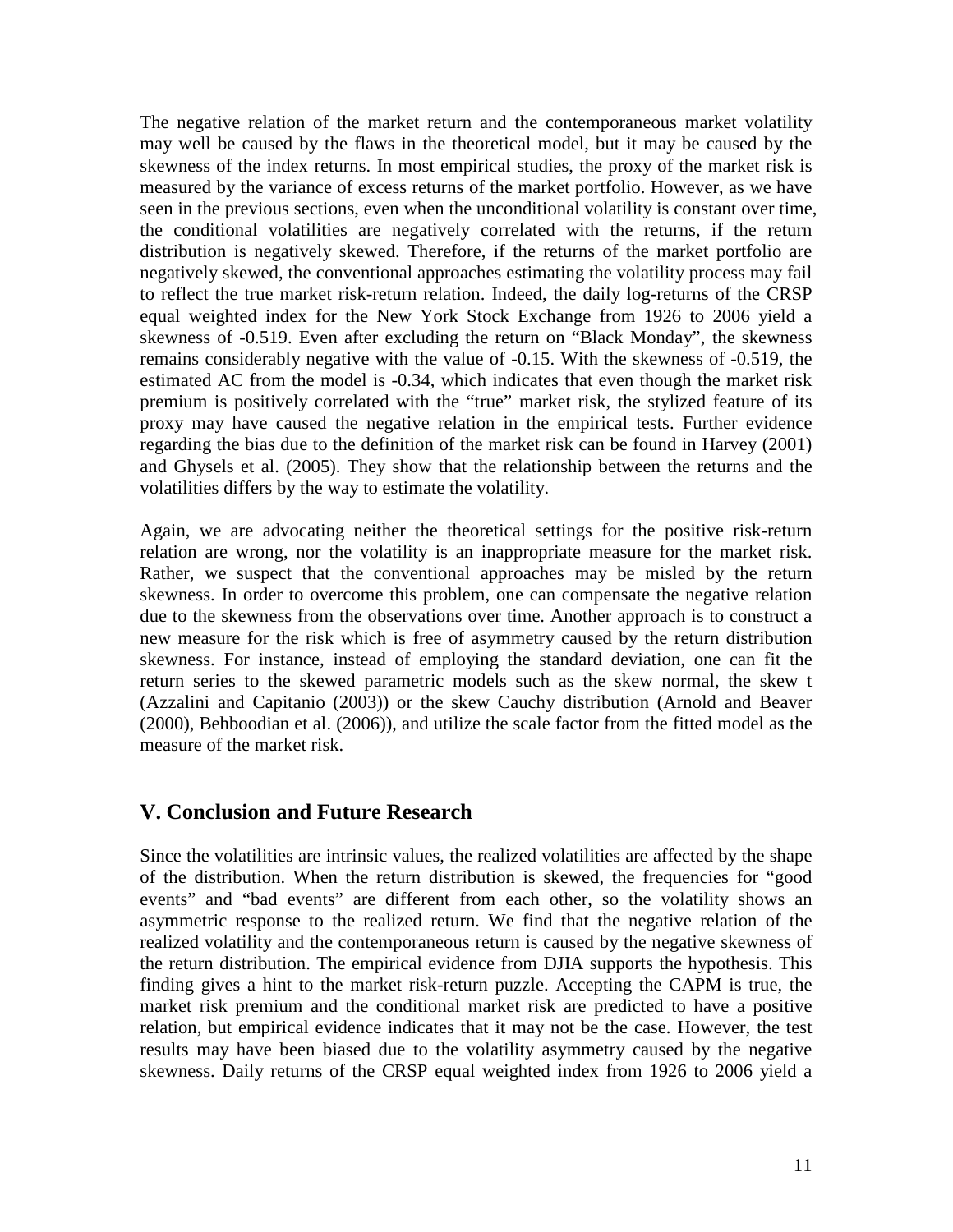skewness of -0.519, which may have caused the contradicting empirical results to the theoretical prediction.

There are several possible extensions. First, since the skew normal distribution does not reflect the leptokurtic property of the stock returns, so we will apply skewed distributions with fat tails, such as skew t and skew Cauchy to the model. Second, in order to find out whether the volatility puzzle is caused by the skewness, it is required to construct a method to decompose the market risk-return relation into the volatility asymmetry and the true risk-return relation. Last, considering the importance of the skewness, the search for better estimation methods is strongly needed.

#### **References**

Arnold, B. C. and Beaver, R. J. (2000) The Skew-Cauchy Distribution. *Statisitics & Probability Letter*, **49**,285–290

Azzalini, A. and Capitanio, A. (1999) Statistical Applications of the Multivariate Skew Normal Distributions. *Journal of Royal Statistics Society*, **ser.B 61**, 579–602

Azzalini, A. and Capitanio, A. (2003) Distributions Generated by Perturbation of Symmetry with Emphasis on a Multivariate Skew t Distribution. *Journal of Royal Statistics Society*, **ser. B 65**, 367–389

Azzalini, A. and Dalla Valle, A. (1996) The Multivariate Skew-Normal Distribution. *Biometrika*, **83**, 715–726

Behboodian, J., Jamalizadeh, A., and Balakrishnan, N. (2006) A New Class of Skew-Cauchy distributions. *Statisitics & Probability Letter*, **76**, 1488–149

Bollerslev, T. (1986) Generalized Autoregressive Conditional Heteroskedasticity. *Journal of Econometrics*, **31**, 307-327

Bollerslev, T. and Zhou, H. (2006) Volatility Puzzles: A Unified Framework for Gauging Return-Volatility Regressions. *Journal of Econometrics*, **131(1)**, 123-150

Brannas, K. and Nordman, N. (2003) An Alternative Conditional Asymmetry Specification for Stocks Returns. *Applied Financial Economics*, **13**, 537–41

Campbell, J.Y. (1988) Stock Returns and the Term Structure. *Journal of Financial Economics*, **18**, 373–399

Campbell, J., and Hentschel, L. (1992) No News is Good News. *Journal of Financial Economics*, **31**, 281–318

Cappuccioa, N., Lubian, D. and Raggi, D, (2006) Investigating Asymmetry in US Stock Market Indexes: Evidence from a Stochastic Volatility Model. *Applied Financial Economics*, **16**, 479– 490